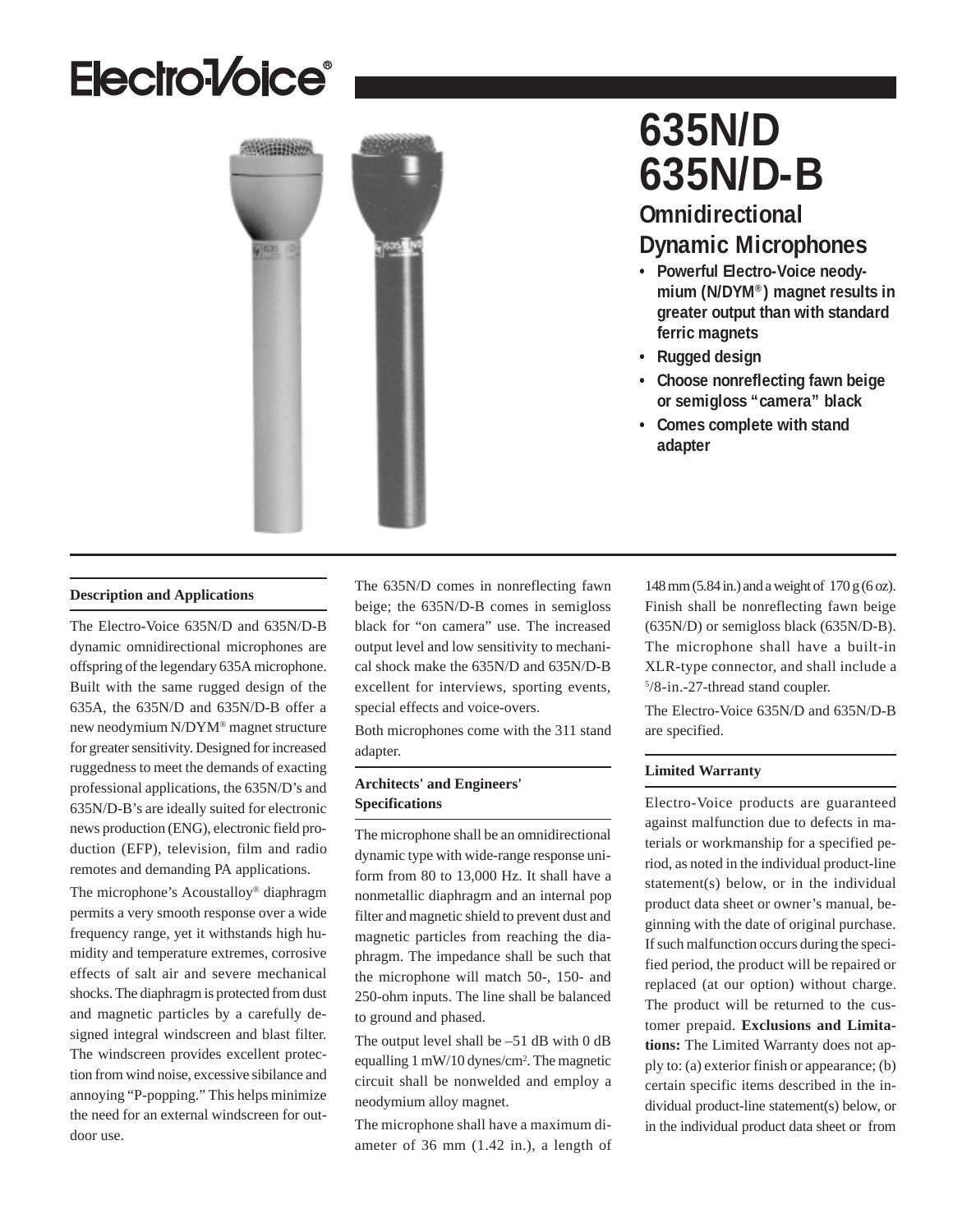## 635N/D and 635N/D-B Omnidirectional Dynamic Microphones

owner's manual; (c) malfunction resulting from use or operation of the product other than as specified in the product data sheet or owner's manual; (d) malfunction resulting from misuse or abuse of the product; or (e) malfunction occurring at any time after repairs have been made to the product by anyone other than Electro-Voice or any of its authorized service representatives. **Obtaining Warranty Service:** To obtain warranty service, a customer must deliver the product, prepaid, to Electro-Voice or any of its authorized service representatives together with proof of purchase of the product in the form of a bill of sale or receipted invoice. A list of authorized service representatives is available from Electro-Voice at 600 Cecil Street, Buchanan, MI 49107 (616/695-6831

or 800/234-6831). **Incidental and Consequential Damages Excluded:** Product repair or replacement and return to the customer are the only remedies provided to the customer. Electro-Voice shall not be liable for any incidental or consequential damages including, without limitation, injury to persons or property or loss of use. Some states do not allow the exclusion or limitation of incidental or consequential damsigned enclosures. Electro-Voice active electronics associated with the speaker systems are guaranteed for three (3) years from the date of original purchase. Additional details are included in the Uniform Limited Warranty statement.

**Electro-Voice Electronics** are guaranteed against malfunction due to defects in materials or workmanship for a period of three (3) years from the date of original purchase. Additional details are included in the Uniform Limited Warranty statement.

For warranty repair, service information, or a listing of the repair facilities nearest you, contact the service repair department at: 616/ 695-6831 or 800/685-2606.

**For technical assistance,** contact Technical Support at 800/234-6831 or 616/695-6831, M-F, 8:00 a.m. to 5:00 p.m. Eastern Standard time.

Specifications subject to change without notice.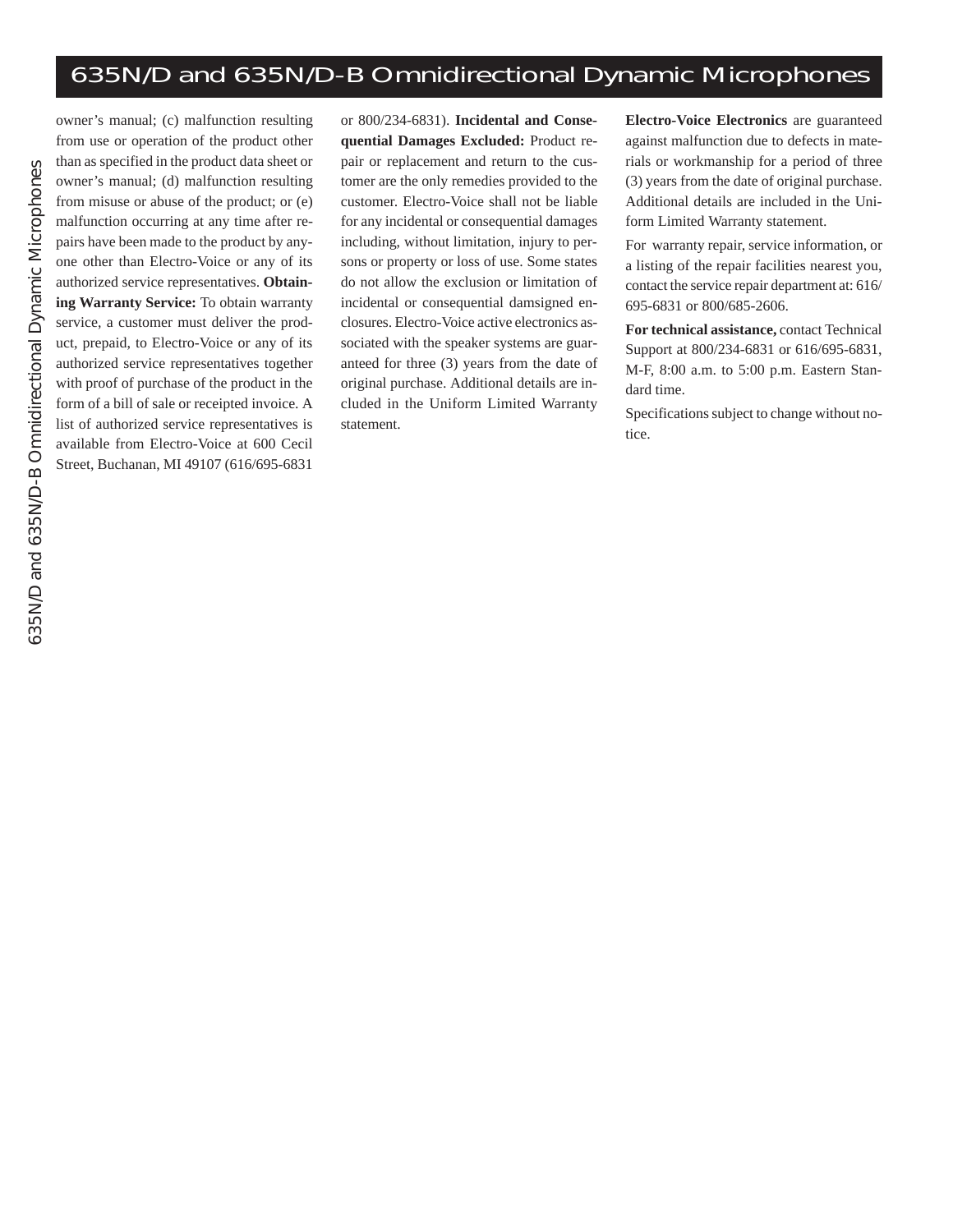## 635N/D and 635N/D-B Omnidirectional Dynamic Microphones









**Figure 3—Dimensions**